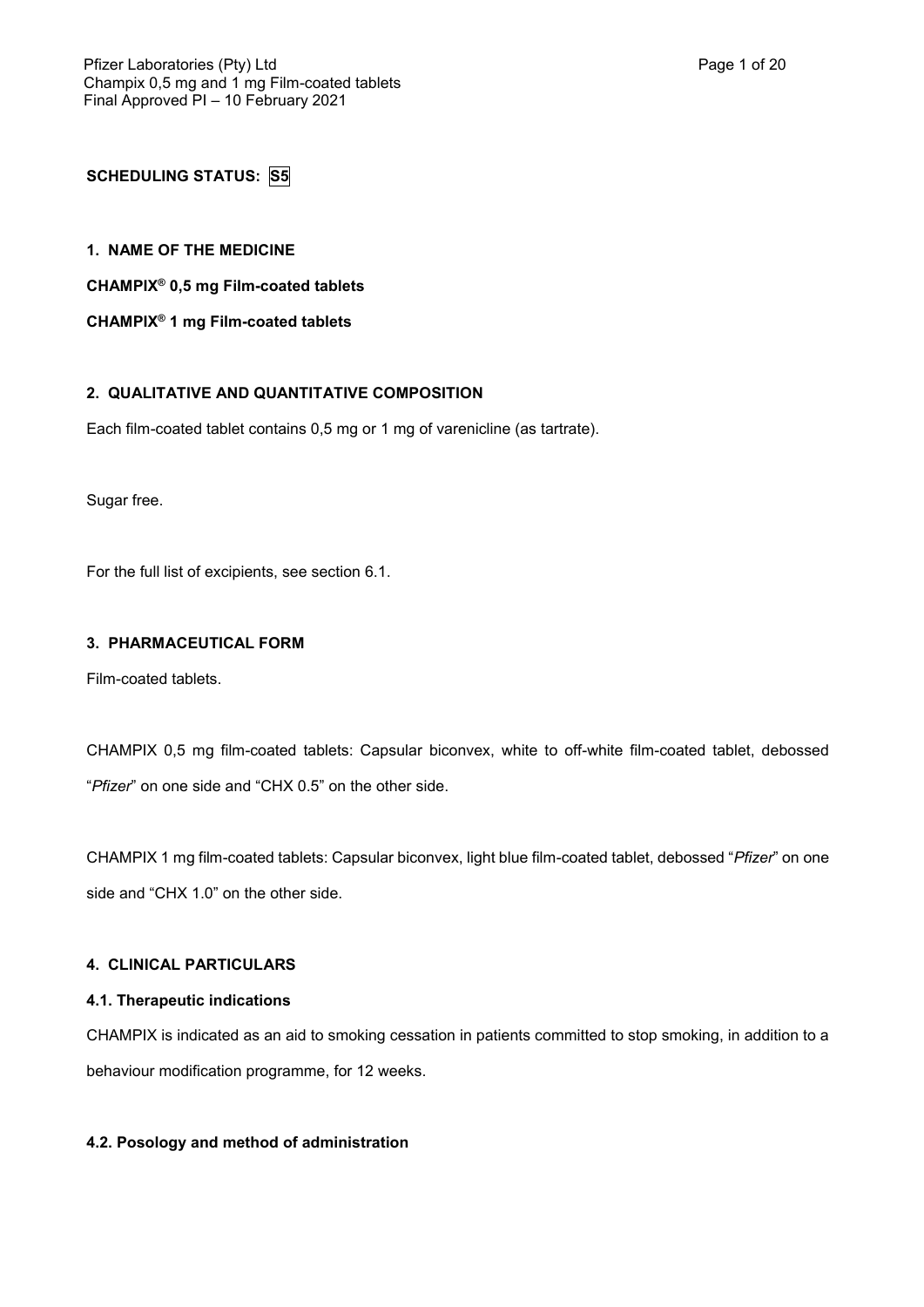All smoking cessation therapies are more likely to succeed in patients who are motivated to stop smoking and

who are provided with additional advice and continuous support.

Patients should be treated with CHAMPIX for 12 weeks.

## **Posology**

The recommended dose of CHAMPIX is 1 mg twice daily following a 1-week titration as follows:

| Days $1 - 3$ :              | 0,5 mg once daily in the evening |
|-----------------------------|----------------------------------|
| Days $4 - 7$ :              | 0,5 mg twice daily               |
| Day $8$ – End of treatment: | 1 mg twice daily                 |

The patient should set the date to stop smoking. CHAMPIX dosing should start  $1 - 2$  weeks before this date.

Patients who do not succeed in stopping smoking during 12 weeks of initial therapy, or who relapse after treatment, should be encouraged to make another attempt once factors contributing to the failed attempt have been identified and addressed.

For patients who have successfully stopped smoking at the end of 12 weeks, an additional course of 12 weeks treatment with CHAMPIX at 1 mg twice daily may be considered for the maintenance of abstinence.

A gradual approach to quitting smoking with CHAMPIX should be considered for patients who are not able or willing to quit abruptly. Patients should reduce smoking during the first 12 weeks of treatment and quit by the end of that treatment period. Patients should then continue taking CHAMPIX for an additional 12 weeks for a total of 24 weeks of treatment.

Patients who cannot tolerate adverse reactions of CHAMPIX may have the dose lowered temporarily or permanently.

Dose tapering of CHAMPIX is not required at the end of treatment.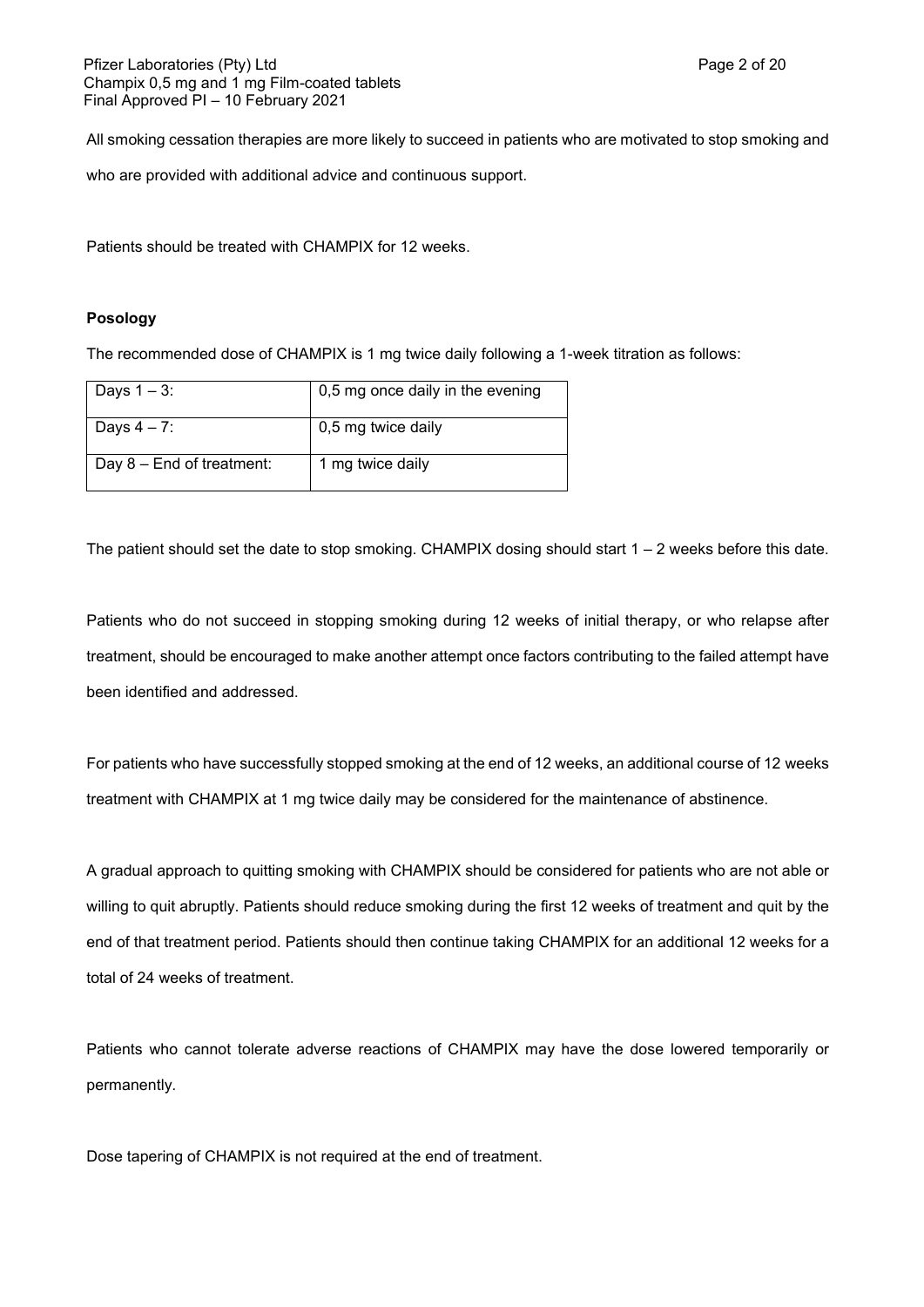## **Special populations**

#### *Patients with renal insufficiency*

No dosage adjustment is necessary for patients with mild (estimated creatinine clearance  $>$  50 mL/min and  $\leq$ 80 mL/min) to moderate (estimated creatinine clearance  $\geq$  30 mL/min and  $\leq$  50 mL/min) renal impairment.

For patients with severe renal impairment, the recommended dose of CHAMPIX is 1 mg once daily. Dosing should begin at 0,5 mg once daily for the first 3 days then increased to 1 mg once daily. There is insufficient clinical experience with CHAMPIX in patients with end stage renal disease (see section 5.2).

## *Patients with hepatic impairment*

No dosage adjustment is necessary for patients with hepatic impairment (see section 5.2).

## *Use in elderly patients*

No dosage adjustment is necessary for elderly patients (see section 5.2). Because elderly patients are more likely to have decreased renal function, medical practitioners should consider the renal status of an elderly patient.

## **Paediatric population**

Safety and effectiveness of CHAMPIX in paediatric patients have not been established; therefore, CHAMPIX is not recommended for use in patients under 18 years of age (see section 5.2).

# **Method of administration**

For oral use and the tablets should be swallowed whole with water.

CHAMPIX can be taken with or without food.

### **4.3 Contraindications**

Hypersensitivity to varenicline or to any of the excipients listed in section 6.1.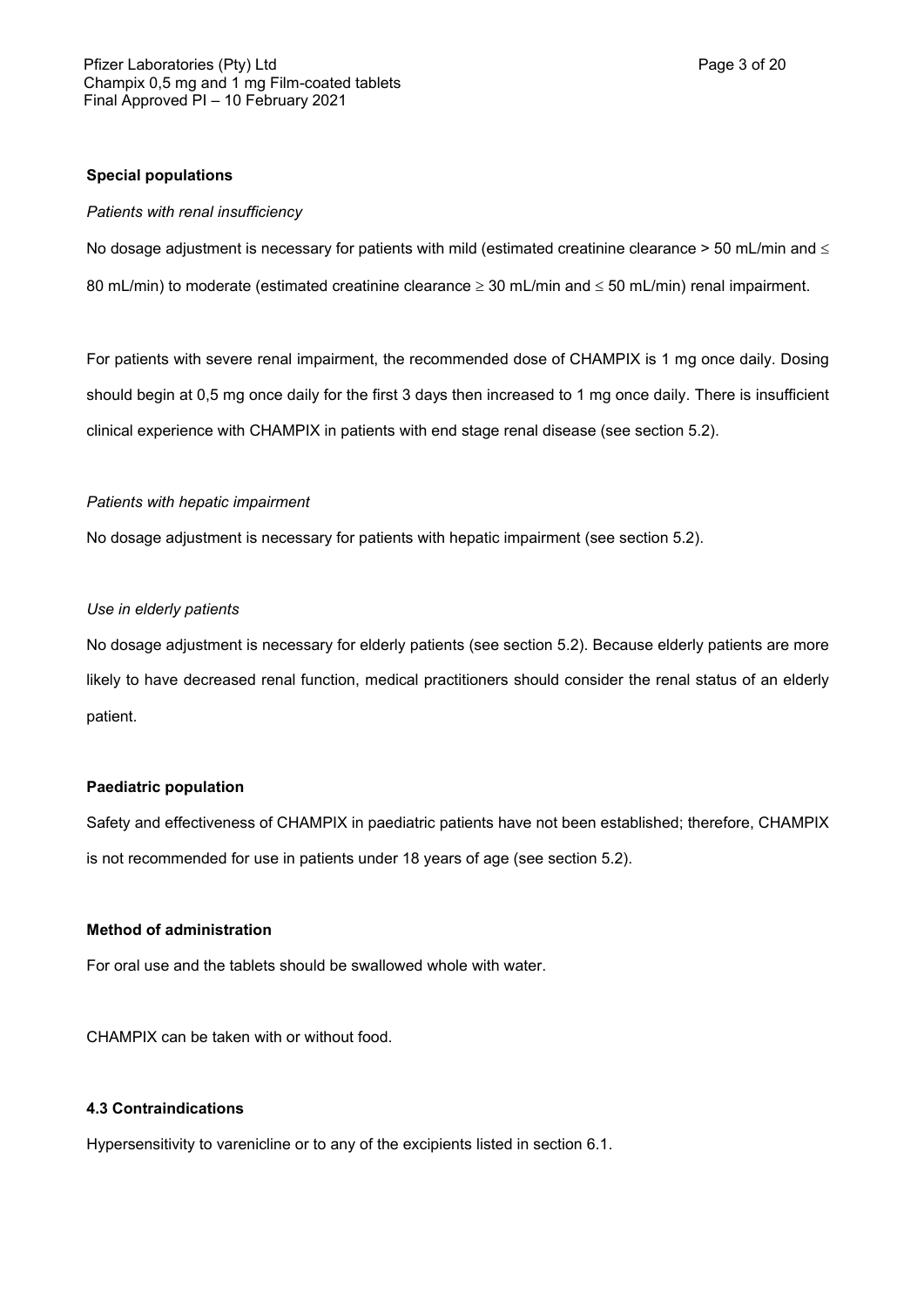#### *Effect of smoking cessation*

Physiological changes resulting from smoking cessation, with or without treatment with CHAMPIX, may alter the pharmacokinetics or pharmacodynamics of some medicines, for which dosage adjustment may be necessary (examples include theophylline, warfarin and insulin). However, in post-marketing data there were cases of increased international normalised ratio (INR). INR should be monitored more frequently, and the warfarin dose adjusted while using CHAMPIX, and after discontinuation of CHAMPIX (see section 4.5).

#### *Neuropsychiatric symptoms and suicidality*

Serious neuropsychiatric symptoms have been reported in patients being treated with CHAMPIX. These postmarketing reports have included changes in behaviour or thinking, changes in mood (including depression and mania), aggressive behaviour, psychosis, hallucinations, paranoia, delusions, homicidal ideation, hostility, agitation, anxiety, and panic, as well as suicidal ideation, suicide attempt, and completed suicide (see section 4.8 – Post-marketing experience). Some reported cases may have been complicated by the symptoms of nicotine withdrawal in patients who stopped smoking. Depressed mood may be a symptom of nicotine withdrawal. Depression, including suicidal ideation, has been reported in smokers undergoing a smoking cessation attempt without medication. However, some of these symptoms have occurred in patients taking CHAMPIX who continued to smoke. When symptoms were reported, most were during CHAMPIX treatment, but some were following discontinuation of CHAMPIX therapy. These events have occurred in patients with and without pre-existing psychiatric disease; some patients have experienced worsening of their psychiatric illnesses. All patients being treated with CHAMPIX should be observed for neuropsychiatric symptoms or worsening of pre-existing psychiatric illness.

**Advise patients and caregivers that the patient should stop taking CHAMPIX and contact a medical practitioner immediately if agitation, depressed mood, changes in behaviour or thinking that are not typical for the patient are observed, or if the patient develops suicidal ideation or suicidal behaviour. In many post-marketing cases, resolution of symptoms after discontinuation of CHAMPIX was reported, although in some cases the symptoms persisted, therefore, ongoing monitoring and**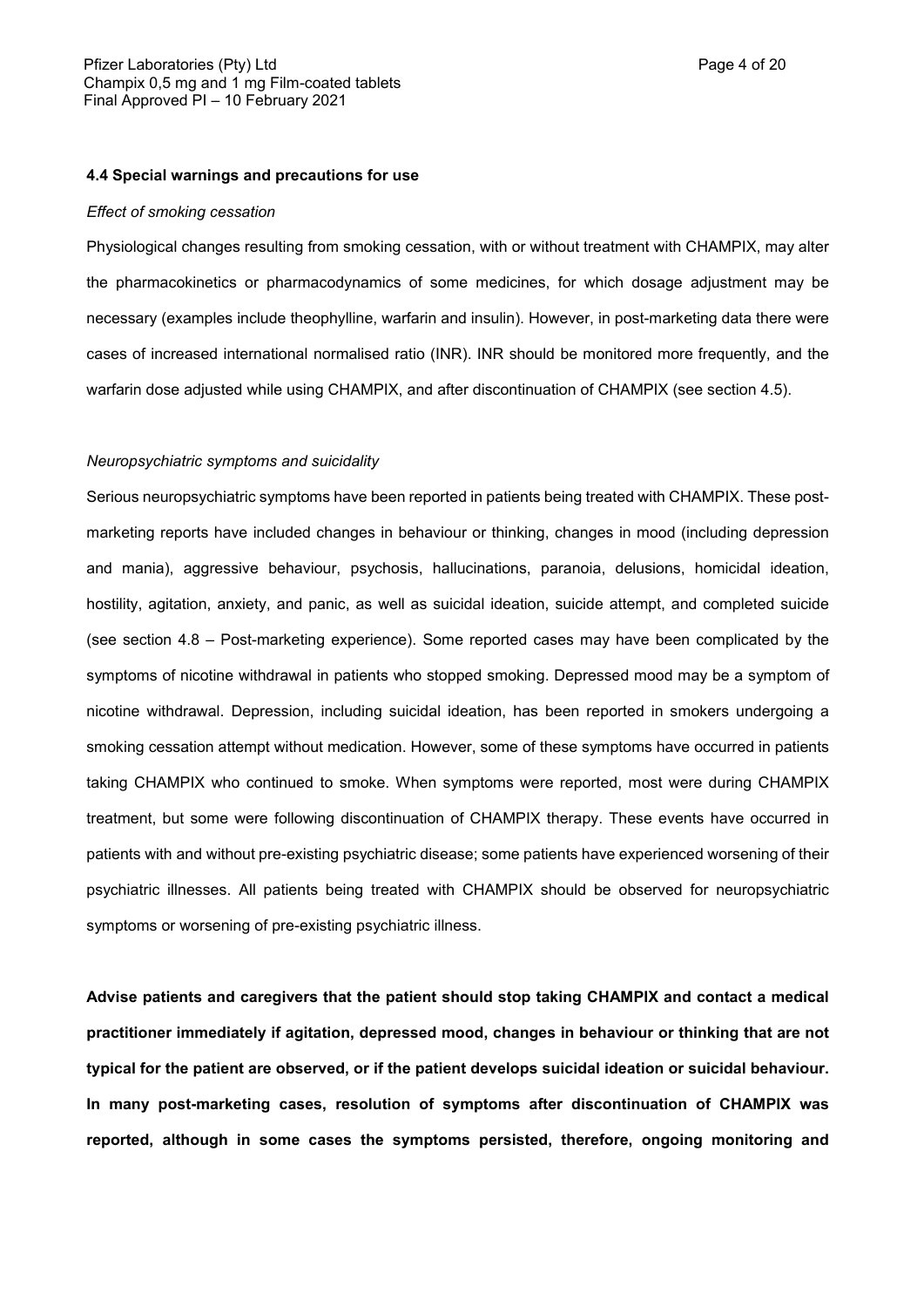#### **supportive care should be provided until symptoms resolve.**

Medical practitioners should be aware of the possible emergence of serious neuropsychiatric symptoms in patients attempting to quit smoking with or without treatment. If serious neuropsychiatric symptoms occur whilst on CHAMPIX, patients should discontinue CHAMPIX immediately and contact a medical practitioner for re-evaluation of treatment.

#### *Seizures*

In clinical trials and post-marketing experience there have been reports of seizures in patients with or without a history of seizures, treated with CHAMPIX. CHAMPIX should be used cautiously in patients with a history of seizures or other conditions that potentially lower the seizure threshold.

## *Treatment discontinuation*

At the end of treatment, discontinuation of CHAMPIX was associated with an increase in irritability, urge to smoke, depression, and/or insomnia in up to 3 % of patients.

### *Angioedema and hypersensitivity reactions*

There have been post-marketing reports of hypersensitivity reactions including angioedema in patients treated with CHAMPIX (see section 4.8 – Post-marketing experience). Clinical signs included swelling of the face, mouth (tongue, lips, and gums), extremities, and neck (throat and larynx). There were reports of lifethreatening angioedema requiring urgent medical attention due to respiratory compromise. Patients should be instructed to discontinue CHAMPIX and immediately seek medical care if they experience these symptoms.

#### *Serious skin reactions*

There have been post-marketing reports of serious skin reactions, including Stevens-Johnson Syndrome and Erythema Multiforme in patients using CHAMPIX (see section 4.8 – Post-marketing experience). As these skin reactions can be life-threatening, patients should be instructed to stop taking CHAMPIX and contact their medical practitioner immediately at the first appearance of a skin rash with mucosal lesions or any other signs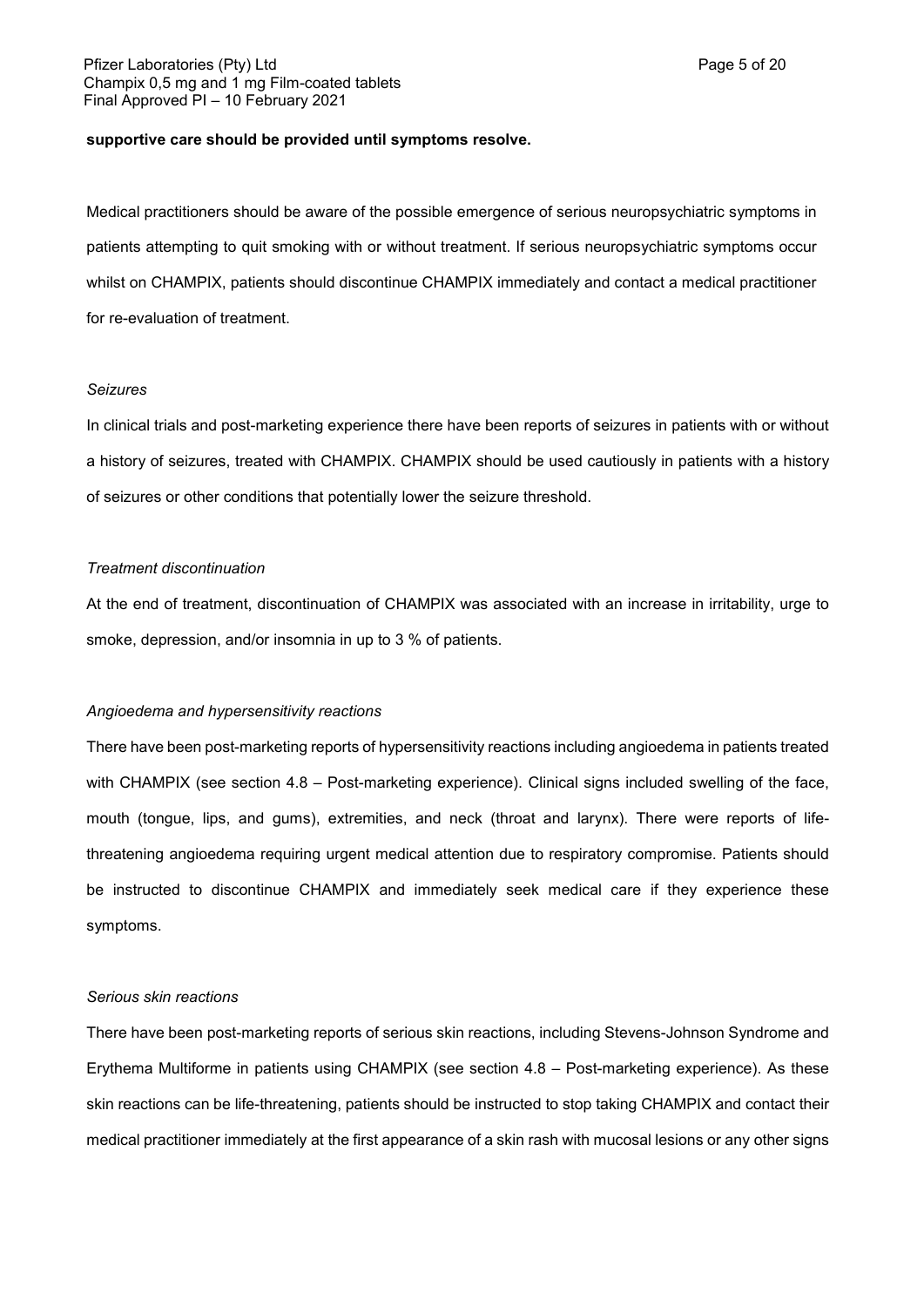of hypersensitivity.

#### *Cardiovascular effects*

In a smoking cessation trial of patients with stable cardiovascular disease, cardiovascular events were reported more frequently in patients treated with CHAMPIX. A meta-analysis of 15 clinical trials, which included the smoking cessation trial of patients with stable cardiovascular disease, had similar results. Cardiovascular events occurred primarily in patients with known cardiovascular disease. Patients should be instructed to notify their medical practitioners of new or worsening cardiovascular symptoms and to seek immediate medical attention if they experience signs and symptoms of myocardial infarction or stroke.

#### **4.5 Interaction with other medicines and other forms of interaction**

Based on varenicline characteristics and clinical experience to date, CHAMPIX has no clinically meaningful medicine interactions. No dosage adjustment of CHAMPIX or co-administered medicine listed below is recommended.

*In vitro* studies demonstrate that CHAMPIX does not inhibit cytochrome P450 enzymes (IC50 > 6 400 ng/mL). The P450 enzymes tested for inhibition were: 1A2, 2A6, 2B6, 2C8, 2C9, 2C19, 2D6, 2E1, and 3A4/5. Also, in human hepatocytes *in vitro*, CHAMPIX was shown to not induce the activity of cytochrome P450 enzymes 1A2 and 3A4. Therefore, CHAMPIX is unlikely to alter the pharmacokinetics of compounds that are primarily metabolised by cytochrome P450 enzymes.

Furthermore, since metabolism of CHAMPIX represents less than 10 % of its clearance, active substances known to affect the cytochrome P450 system are unlikely to alter the pharmacokinetics of CHAMPIX and therefore a dose adjustment of CHAMPIX would not be required.

*In vitro* studies demonstrate that CHAMPIX does not inhibit human renal transport proteins at therapeutic concentrations. Therefore, medicines that are cleared by renal secretion (e.g. metformin – see below) are unlikely to be affected by CHAMPIX.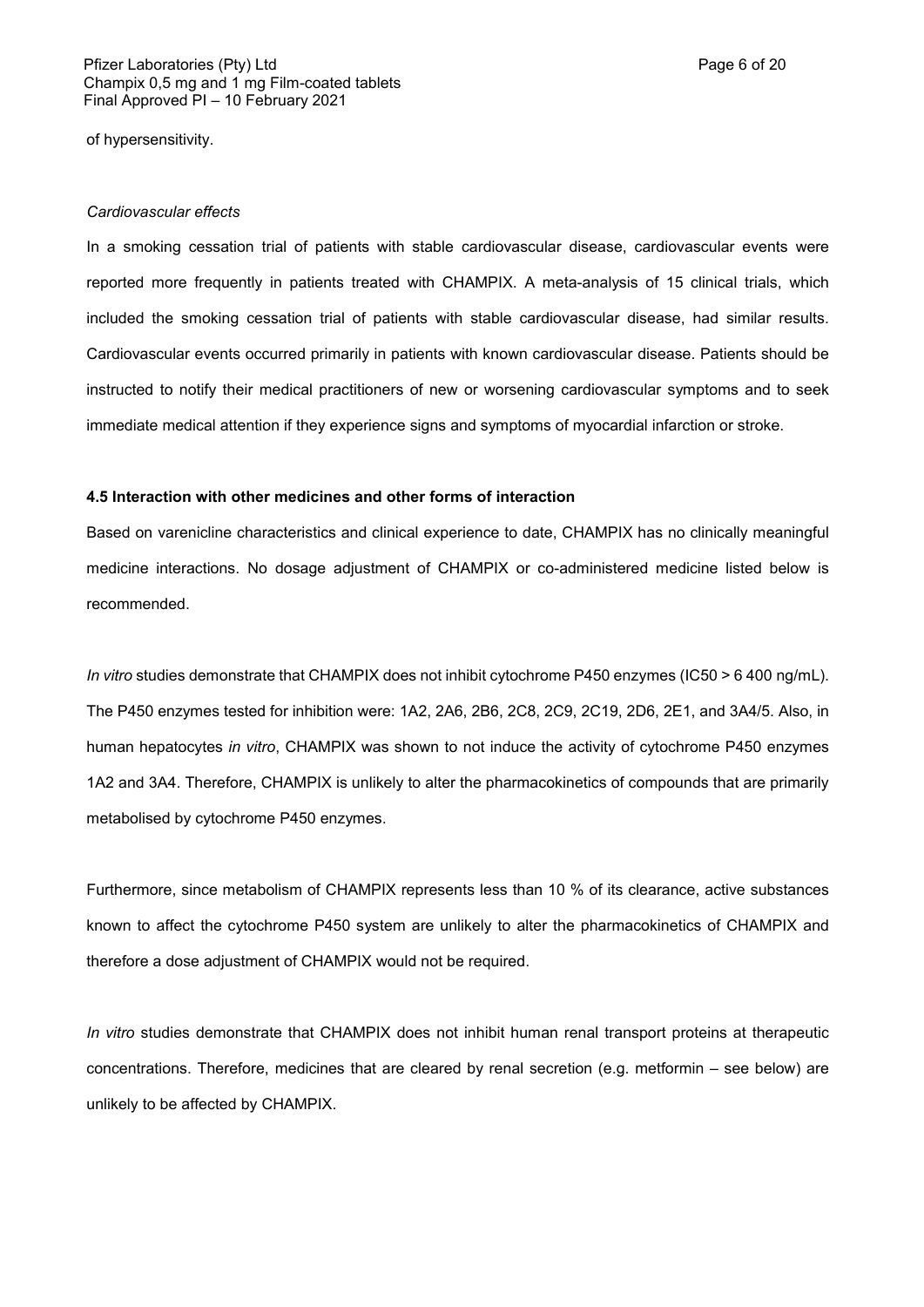## Pfizer Laboratories (Pty) Ltd **Page 7 of 20** Page 7 of 20 Champix 0,5 mg and 1 mg Film-coated tablets Final Approved PI – 10 February 2021

*In vitro* studies demonstrate that active renal secretion of CHAMPIX is mediated by the human organic cation transporter, OCT2. Co-administration with inhibitors of OCT2 does not require a dose adjustment of CHAMPIX as the increase in systemic exposure to varenicline is not expected to be clinically meaningful (see cimetidine interaction below). Furthermore since metabolism of CHAMPIX represents less than 10 % of its clearance, medicines known to affect the cytochrome P450 system are unlikely to alter the pharmacokinetics of CHAMPIX (see section 5.2) and therefore a dose adjustment of CHAMPIX would not be required.

## *Metformin*

CHAMPIX (1 mg twice daily) did not affect the pharmacokinetics of metformin (500 mg twice daily), which is a substrate of the organic cation transporter, OCT2. Metformin had no effect on CHAMPIX pharmacokinetics.

#### *Cimetidine*

Co-administration of an OCT2 inhibitor, cimetidine (300 mg four times daily), with CHAMPIX (2 mg single dose) increased the systemic exposure of CHAMPIX by 29 % due to a reduction in CHAMPIX renal clearance. No dosage adjustment is recommended based on concomitant cimetidine administration.

## *Digoxin*

CHAMPIX (1 mg twice daily) did not alter the steady-state pharmacokinetics of digoxin administered as a 0,25 mg daily dose.

#### *Warfarin*

CHAMPIX (1 mg twice daily) did not alter the pharmacokinetics of a single 25 mg dose of (R, S)-warfarin. Prothrombin time (INR) was not affected by CHAMPIX. Smoking cessation itself may result in changes to warfarin pharmacokinetics. However, in post-marketing data there were cases of increased INR. INR should be monitored more frequently, and the warfarin dose adjusted while using CHAMPIX, and after discontinuation of CHAMPIX (see section 4.4).

#### *Alcohol*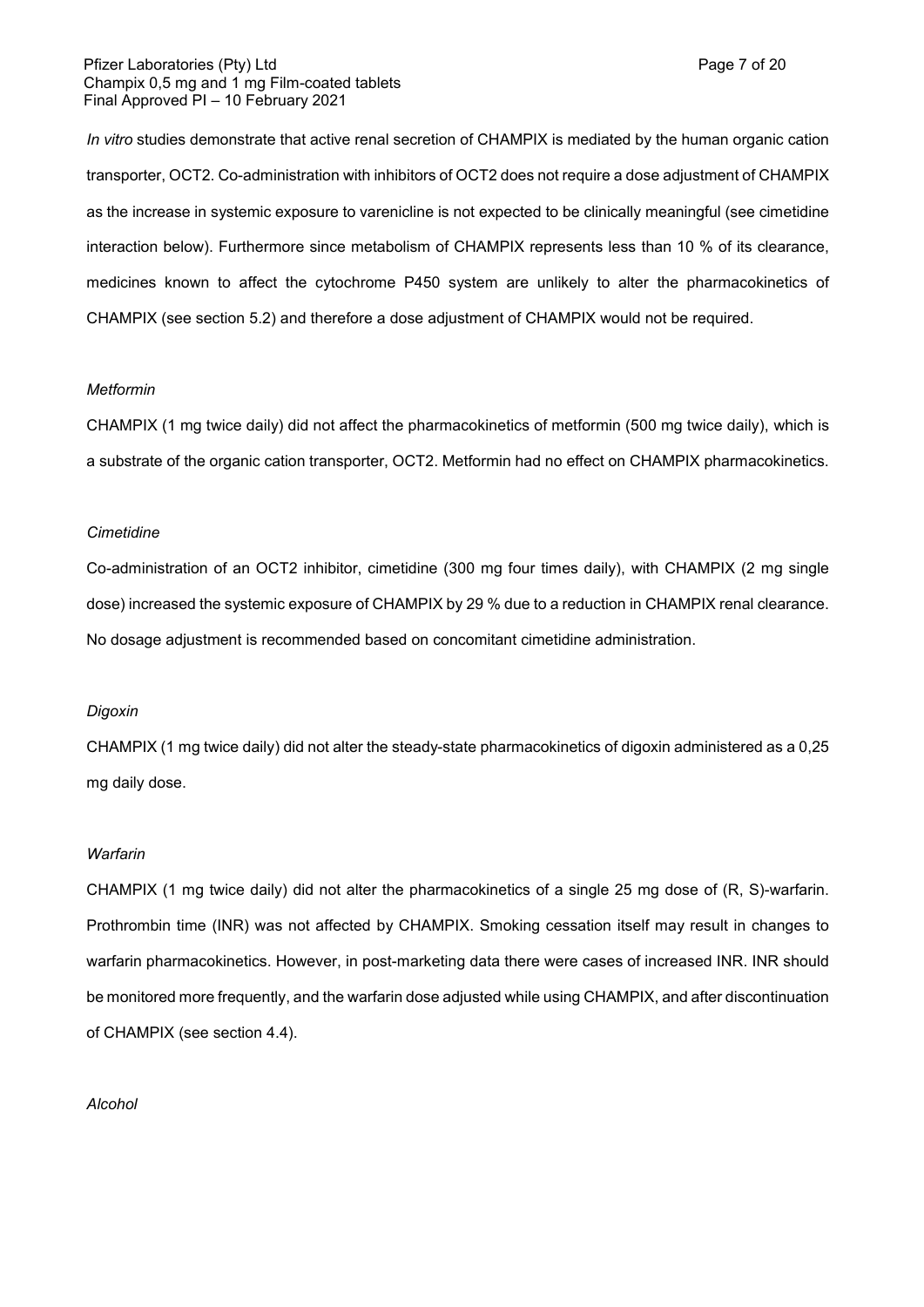## Pfizer Laboratories (Pty) Ltd **Page 8 of 20** Page 8 of 20 Champix 0,5 mg and 1 mg Film-coated tablets Final Approved PI – 10 February 2021

There are limited clinical data on any potential interaction between alcohol and CHAMPIX. There have been post marketing reports of increased intoxicating effects of alcohol in patients treated with CHAMPIX. A causal relationship between these events and CHAMPIX use has not been established. Some cases described unusual and sometimes aggressive behaviour and were often accompanied by amnesia for the events. Advise patients to reduce the amount of alcohol they consume while taking CHAMPIX until they know whether CHAMPIX affects their tolerance for alcohol.

#### *Use with other therapies for smoking cessation*

#### *Bupropion*

CHAMPIX (1 mg twice daily) did not alter the steady-state pharmacokinetics of bupropion (150 mg twice daily). However, the incidence of nausea was doubled with co-administration.

## *Nicotine replacement therapy (NRT)*

When CHAMPIX (1 mg twice daily) and NRT (transdermal 21 mg/day) were co-administered to smokers (N=24) for 12 days, there was a statistically significant decrease in average systolic blood pressure (mean 2,6 mmHg) measured on the final day of the study. In this study, the incidence of nausea, headache, vomiting, dizziness, dyspepsia, and fatigue was greater for the combination than for NRT alone.

Safety and efficacy of CHAMPIX in combination with other smoking cessation therapies have not been studied.

## **4.6 Fertility, pregnancy and lactation**

#### **Women of childbearing potential**

Where therapy is initiated, treatment should be timed such that the course is completed before conception occurs.

#### **Pregnancy**

The safety of CHAMPIX in human pregnancy has not been established. The use of CHAMPIX in pregnant women is not recommended.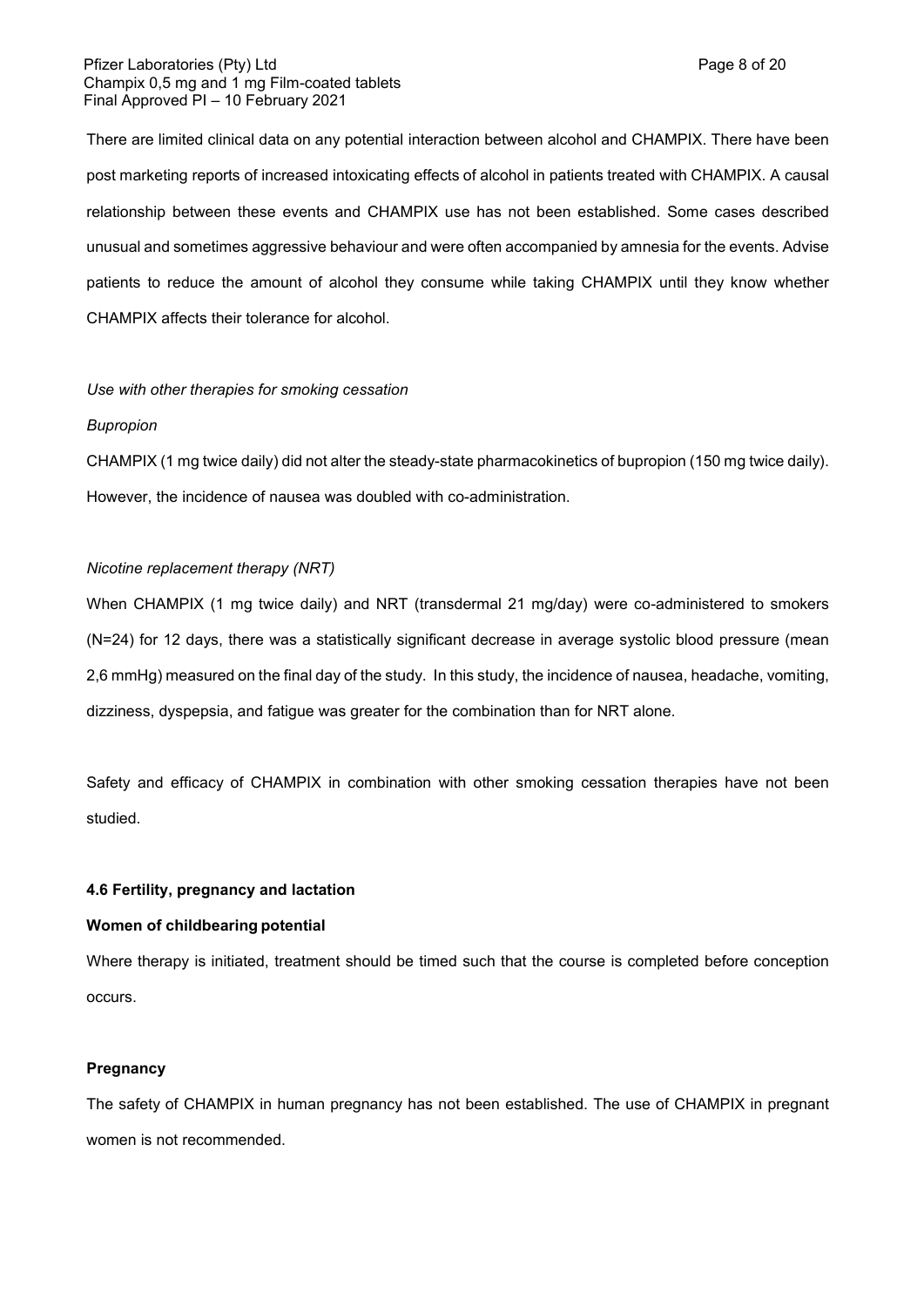CHAMPIX was not teratogenic in rats and rabbits at oral doses up to 15 and 30 mg/kg/day, respectively (36 and 50-times the maximum recommended human daily exposure based on AUC at 1 mg BD, respectively).

## **Breastfeeding**

The safety of CHAMPIX during lactation has not been established. Mothers on CHAMPIX should therefore not breastfeed their infants.

#### **4.7 Effects on ability to drive and use machines**

Patients should be advised to use caution driving or operating machinery until they know how quitting smoking and/or CHAMPIX may affect them.

## **4.8 Undesirable effects**

Smoking cessation with or without treatment is associated with various symptoms. For example, dysphoric or depressed mood, insomnia, irritability, frustration or anger, anxiety, difficulty concentrating, restlessness, decreased heart rate, increased appetite or weight gain have been reported in patients attempting to stop smoking. No attempt has been made in either the design or the analysis of the CHAMPIX studies to distinguish between adverse events associated with study drug treatment or those possibly associated with nicotine withdrawal.

In patients treated with the recommended dose of 1 mg twice daily following an initial titration period the adverse event most commonly reported was nausea (28,6 %). In the majority of cases nausea occurred early in the treatment period, was mild to moderate in severity.

#### *Tabulated summary of adverse reactions*

In the table below all adverse reactions which occurred at an incidence greater than placebo are listed by system organ class and frequency: Very common ( $\geq 1/10$ ); common ( $\geq 1/100$  to < 1/10); uncommon ( $\geq 1/1$ 000 to < 1/100); rare (≥ 1/10 000 to < 1/1 000); very rare (< 1/10 000). The adverse reactions may also be associated with the underlying disease and/or concomitant medications.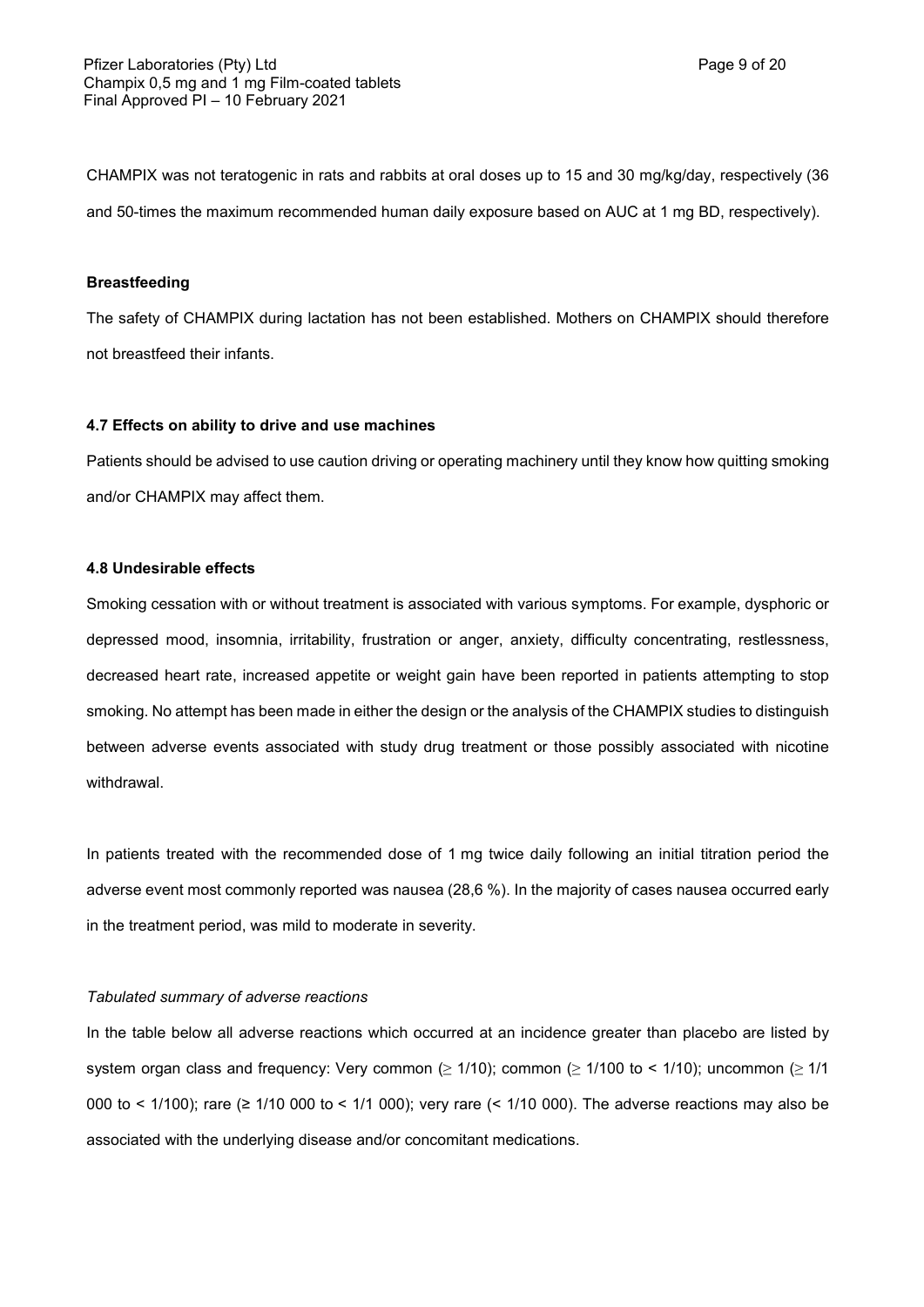| <b>System organ class</b>  | <b>Frequency</b> | <b>Adverse drug</b>      |
|----------------------------|------------------|--------------------------|
|                            |                  | reactions                |
| Infections and             | Very             | Nasopharyngitis          |
| infestations               | common           |                          |
|                            | Common           | Bronchitis,              |
|                            |                  | sinusitis                |
|                            | Uncommon         | Fungal infection, viral  |
|                            |                  | infection                |
| <b>Blood and lymphatic</b> | Uncommon         | Decreased platelet count |
| system disorders           |                  |                          |
| Metabolism and nutrition   | Common           | Increased weight,        |
| disorders                  |                  | decreased appetite,      |
|                            |                  | increased appetite       |
|                            | Uncommon         | Anorexia, polydipsia     |
| Psychiatric disorders      | Very             | Abnormal dreams,         |
|                            | common           | insomnia                 |
|                            | Uncommon         | Panic reaction,          |
|                            |                  | bradyphrenia, abnormal   |
|                            |                  | thinking, mood swings,   |
|                            |                  | increased libido,        |
|                            |                  | decreased libido,        |
|                            |                  | dysphoria                |
| Nervous system             | Very             | Headache                 |
| disorders                  | common           |                          |
|                            | Common           | Somnolence, dizziness,   |
|                            |                  | dysgeusia, tremor,       |
|                            |                  | lethargy, hypoaesthesia, |
|                            |                  | hypertonia, dysarthria,  |
|                            |                  | abnormal coordination    |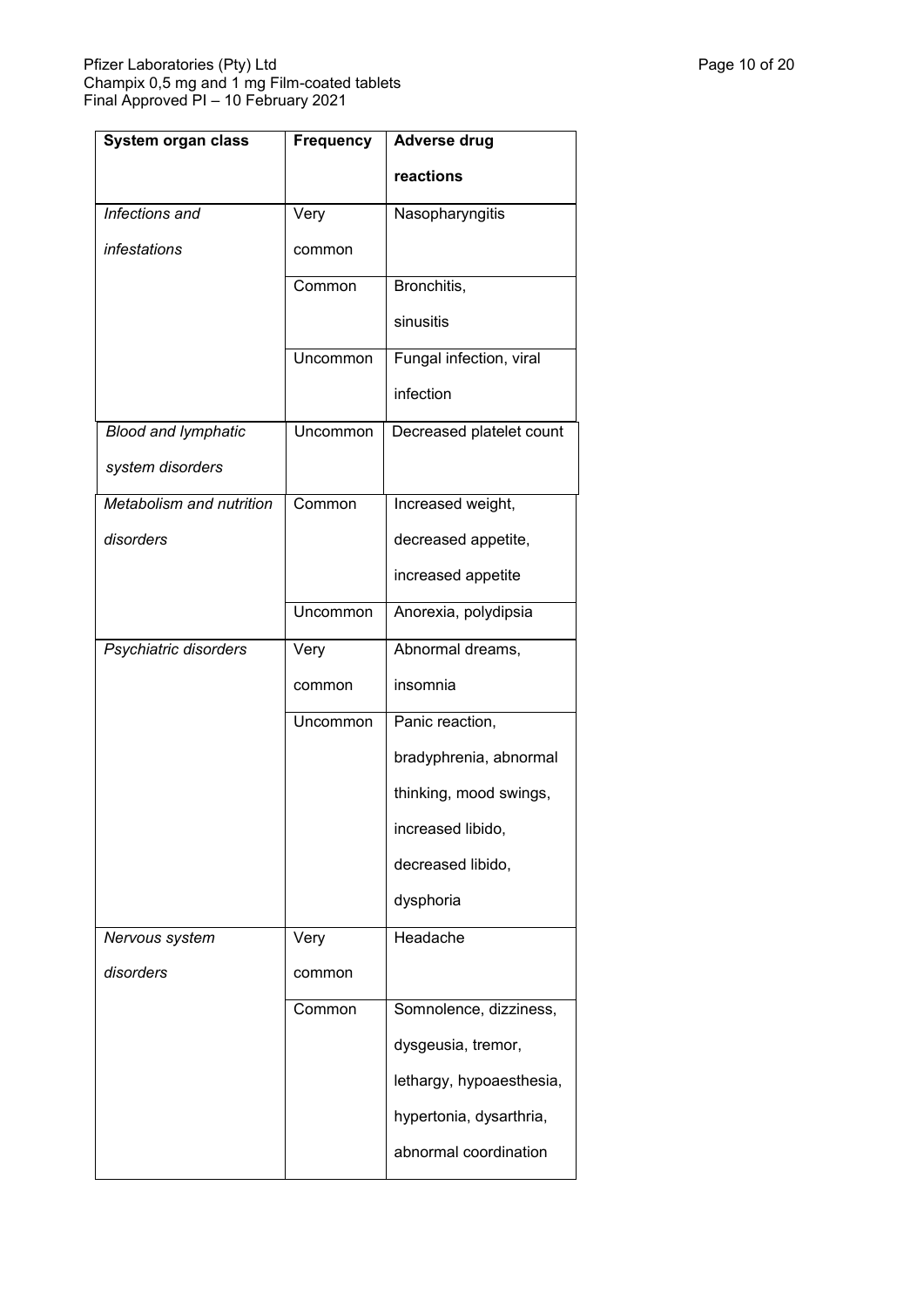|                           | Uncommon | Restlessness,              |
|---------------------------|----------|----------------------------|
|                           |          | hypogeusia,                |
|                           |          | circadian rhythm sleep     |
|                           |          | disorder                   |
| Cardiac disorders         | Uncommon | Angina pectoris,           |
|                           |          | tachycardia, palpitations, |
|                           |          | increased heart rate,      |
|                           |          | atrial fibrillation,       |
|                           |          | electrocardiogram ST       |
|                           |          | segment depression,        |
|                           |          | decreased                  |
|                           |          | electrocardiogram T        |
|                           |          | wave amplitude             |
| Vascular disorders        | Uncommon | Increased blood            |
|                           |          | pressure,                  |
|                           |          | hot flush                  |
| Eye disorders             | Uncommon | Conjunctivitis, eye pain,  |
|                           |          | scotoma, scleral           |
|                           |          | discolouration,            |
|                           |          | mydriasis, photophobia,    |
|                           |          | myopia, increased          |
|                           |          | lacrimation                |
| Ear and labyrinth         | Uncommon | <b>Tinnitus</b>            |
| disorders                 |          |                            |
| Respiratory, thoracic and | Common   | Dyspnoea, cough            |
|                           |          |                            |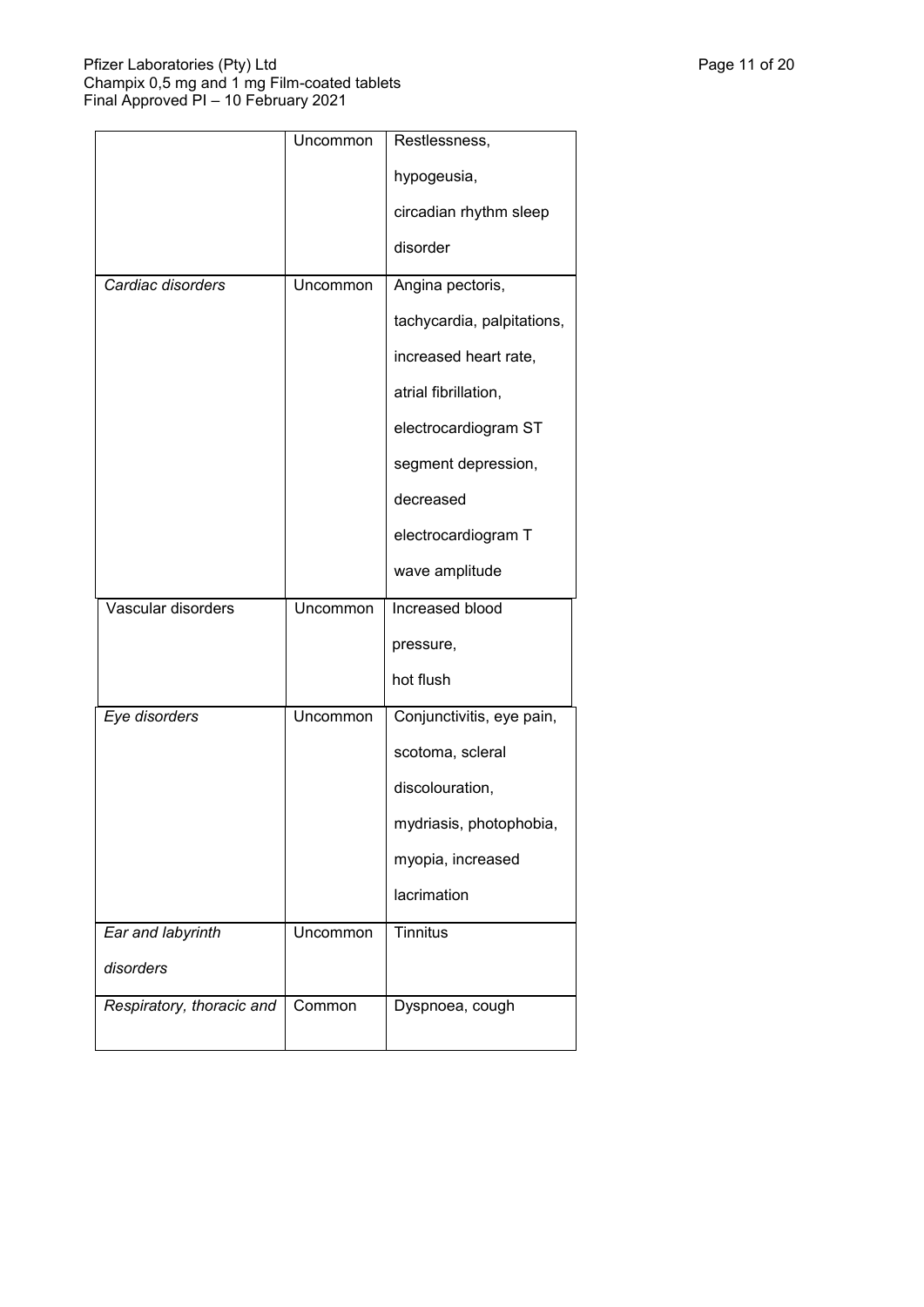| mediastinal disorders | Uncommon | Upper respiratory tract      |
|-----------------------|----------|------------------------------|
|                       |          | inflammation, respiratory    |
|                       |          | tract congestion,            |
|                       |          | dysphonia, allergic          |
|                       |          | rhinitis, throat irritation, |
|                       |          | sinus congestion, upper      |
|                       |          | airway cough syndrome,       |
|                       |          | hoarseness, rhinorrhoea,     |
|                       |          | pharyngolaryngeal pain,      |
|                       |          | snoring, postnasal drip      |
| Gastrointestinal      | Very     | Nausea                       |
| disorders             | common   |                              |
|                       | Common   | Gastroesophageal reflux      |
|                       |          | disease, vomiting,           |
|                       |          | constipation, diarrhoea,     |
|                       |          | abdominal distension,        |
|                       |          | abdominal pain,              |
|                       |          | toothache, dyspepsia,        |
|                       |          | flatulence, dry mouth,       |
|                       |          | stomach discomfort           |
|                       | Uncommon | Haematochezia,               |
|                       |          | gastritis, change of         |
|                       |          | bowel habit, eructation,     |
|                       |          | aphthous stomatitis,         |
|                       |          | gingival pain,               |
|                       |          | haematemesis,                |
|                       |          | abnormal faeces, coated      |
|                       |          | tongue                       |
|                       |          |                              |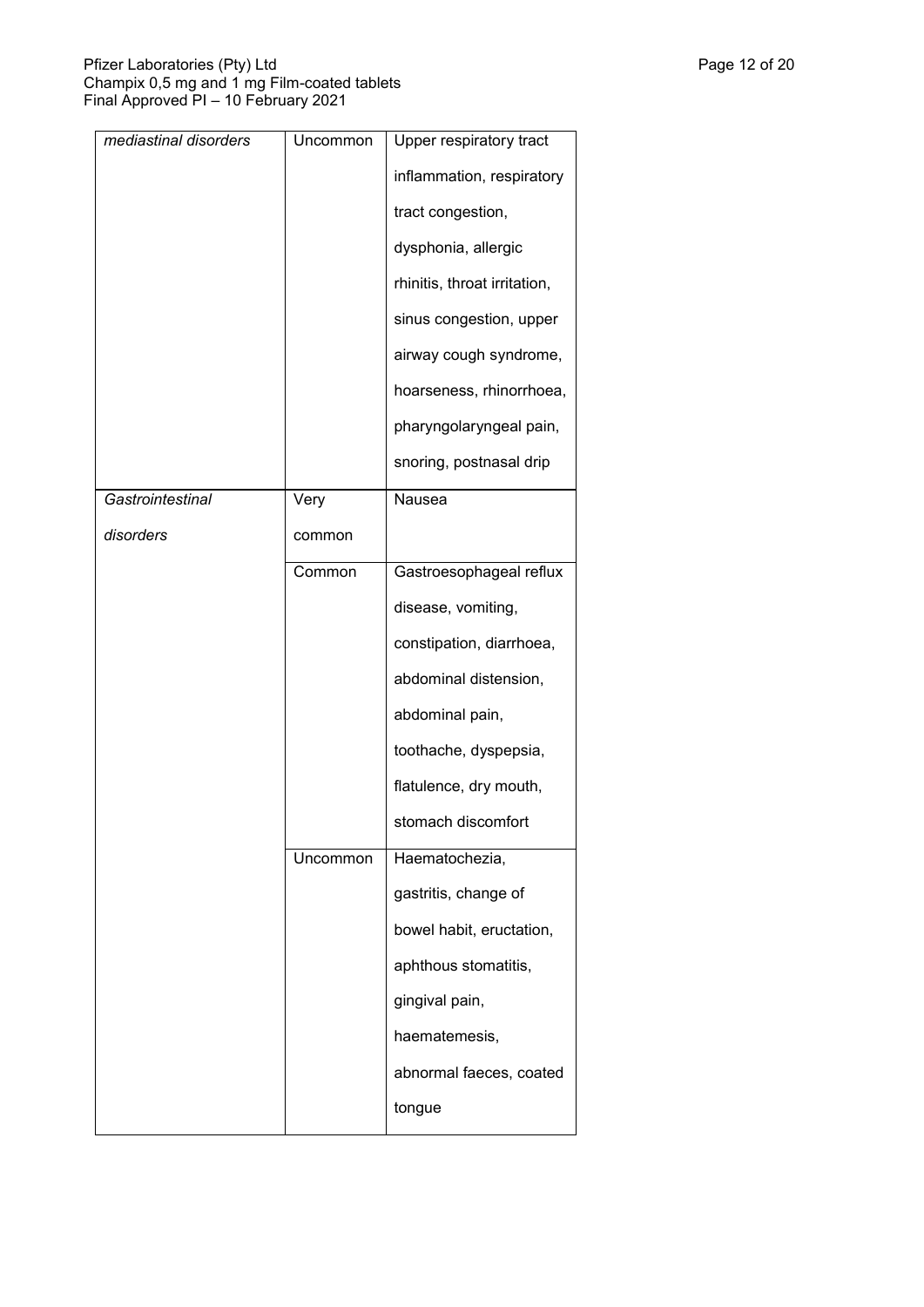| Skin and subcutaneous | Common   | Generalised rash,           |
|-----------------------|----------|-----------------------------|
| tissue disorders      |          | pruritus                    |
|                       | Uncommon | Erythema, acne,             |
|                       |          | hyperhidrosis, night        |
|                       |          | sweats                      |
| Musculoskeletal and   | Common   | Arthralgia, myalgia, back   |
| connective tissue     |          | pain                        |
| disorders             | Uncommon | Muscle spasms, chest        |
|                       |          | wall pain, joint stiffness, |
|                       |          | costochondritis             |
| Renal and urinary     | Uncommon | Pollakiuria, nocturia,      |
| disorders             |          | glycosuria, polyuria        |
| Reproductive system   | Uncommon | Menorrhagia, vaginal        |
| and breast disorders  |          | discharge, sexual           |
|                       |          | dysfunction                 |
| General disorders and | Common   | Chest pain, fatigue         |
| administration site   | Uncommon | Chest discomfort,           |
| conditions            |          |                             |
|                       |          | influenza-like illness,     |
|                       |          | pyrexia, asthenia,          |
|                       |          | malaise, feeling cold,      |
|                       |          | cyst                        |
| Investigations        | Common   | Abnormal liver function     |
|                       |          | test                        |
|                       | Uncommon | Abnormal semen              |
|                       |          | analysis, increased C-      |
|                       |          | reactive protein,           |
|                       |          | decreased blood calcium     |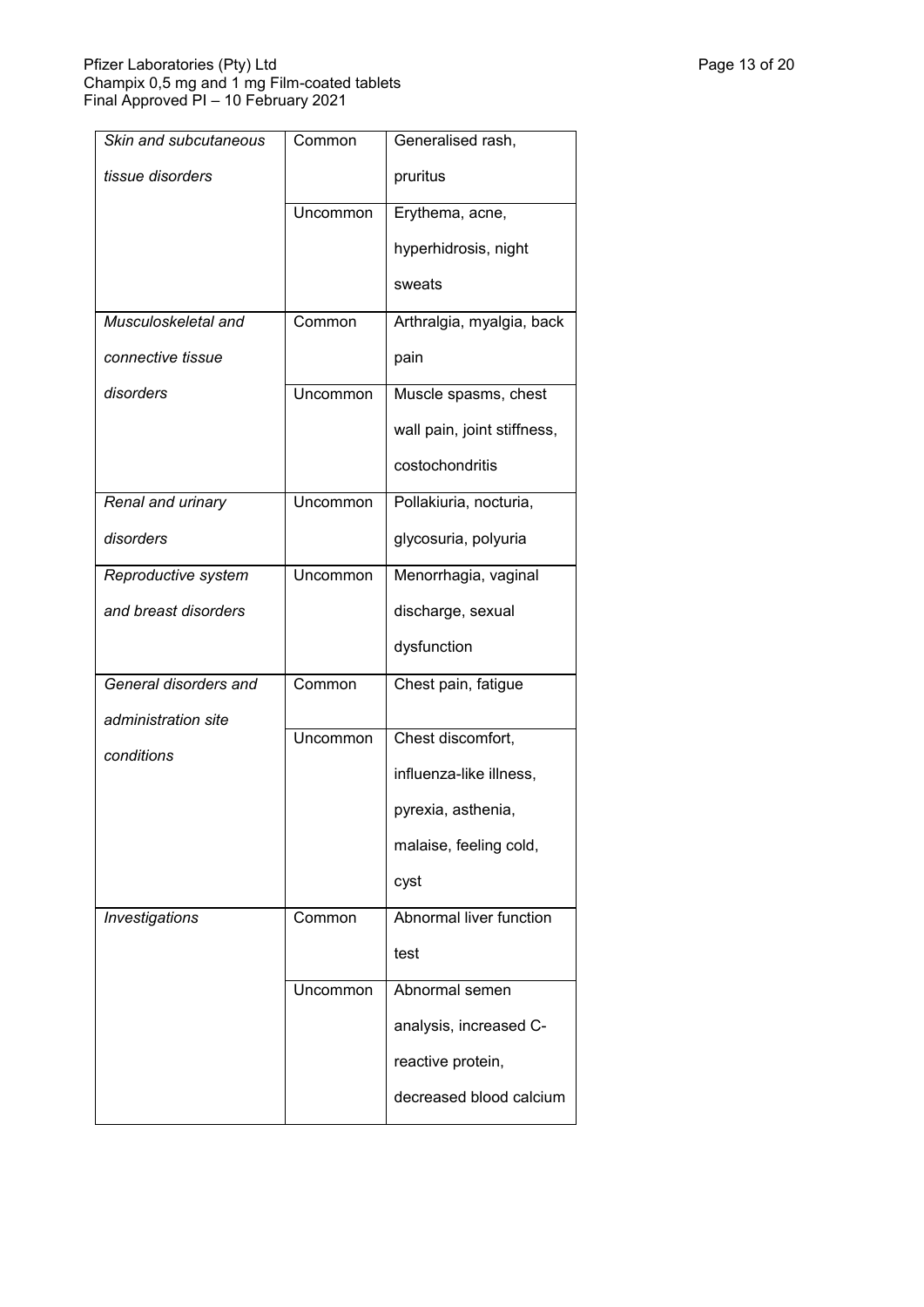### Pfizer Laboratories (Pty) Ltd **Page 14 of 20** Page 14 of 20 Champix 0,5 mg and 1 mg Film-coated tablets Final Approved PI – 10 February 2021

#### *Post-marketing experience*

The following adverse events have been reported during post-approval use of CHAMPIX. Because these events are reported voluntarily from a population of uncertain size, it is not possible to reliably estimate their frequency or establish a causal relationship to medicine exposure.

There have been reports of depression, mania, psychosis, hallucinations, paranoia, delusions, homicidal ideation, aggression, hostility, anxiety, and panic, as well as suicidal ideation, suicide attempt, completed suicide, mood swings, nightmares, insomnia, aggressiveness, suicidal tendency, irritability, abnormal dreaming, abnormal behaviour, psychotic reaction NOS, personality disorder, depressed mood, impaired concentration, agitation, sleepiness, emotional disorder, increased appetite, aggressive reaction, disturbed sleep, reaction, memory loss, forgetfulness, absence of appetite, anger, nervousness, mood disorder, abnormal mental state, drowsiness, confusion, abnormal thinking, sleeplessness, sleep disorder, sleep difficulty, impulsive behaviour, abnormal hunger, emotional lability, disorientation, aggravated depression, depressed state, depressed reaction, completed suicide, acute stress reaction, thoughts of self-harm, irrational thinking, suicide, marked restlessness, nervous tension, narcolepsy, mental impairment, mental disorder, memory impairment, memory disturbance, manic reaction, lethargy, lack of motivation, jitteriness, intentional self-injury, hypersomnia, auditory hallucination, flat effect, feeling strange, feeling high, feeling detached, euphoria, dissociative disorder, delirium, character change, bipolar disorder, loss of appetite, impaired appetite, decreased appetite, apathy, anti-social behaviour and acute stress disorder in patients attempting to quit smoking while taking CHAMPIX (see section 4.4).

Smoking cessation with or without treatment is associated with nicotine withdrawal symptoms and the exacerbation of underlying psychiatric illness. Not all patients had known pre-existing psychiatric illness and not all had discontinued smoking.

There have been reports of hypersensitivity reactions, including angioedema. Clinical signs included swelling of the face, mouth (tongue, lips, and gums), extremities<sub>7</sub> and neck (throat and larynx) (see section 4.4).

There have also been reports of serious skin reactions, including Stevens Johnson Syndrome and Erythema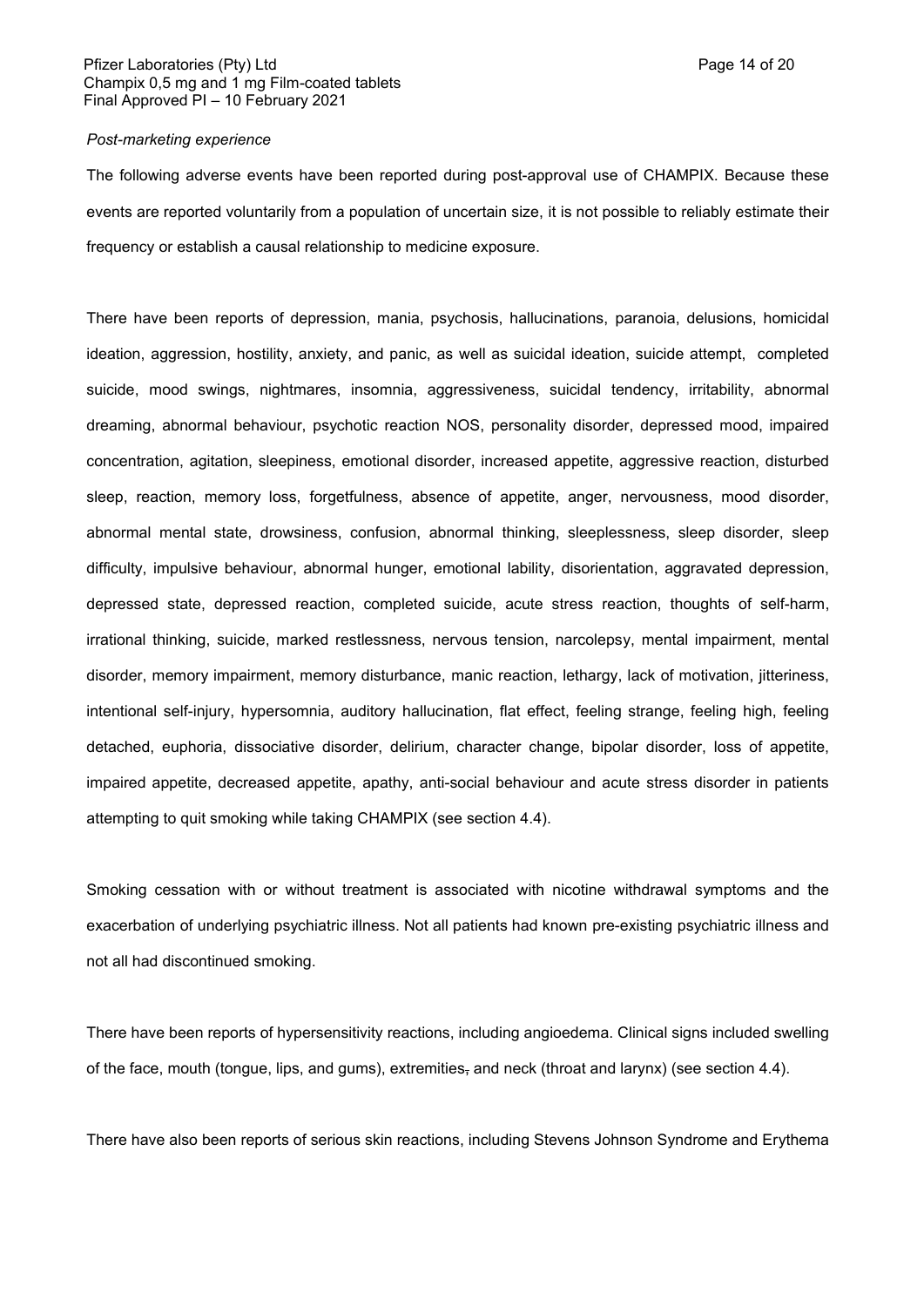Multiforme in patients taking CHAMPIX (see section 4.4).

There have been reports of seizures, feeling abnormal and crying.

## *Reporting of suspected adverse reactions*

Reporting suspected adverse reactions after authorisation of the medicine is important. It allows continued monitoring of the benefit/risk balance of the medicine. Health care providers are asked to report any suspected adverse reactions to SAHPRA via the "**6.04 Adverse Drug Reactions Reporting Form**", found online under SAHPRA's publications: <https://www.sahpra.org.za/Publications/Index/8>

## **4.9 Overdose**

No cases of overdose were reported in pre-marketing clinical trials.

In case of overdose, standard supportive measures should be instituted as required.

CHAMPIX has been shown to be dialysed in patients with end stage renal disease (see section 5.2), however, there is no experience in dialysis following overdose.

# **5. PHARMACOLOGICAL PROPERTIES**

## **5.1 Pharmacodynamic properties**

Category and class: A 34 Other

Varenicline binds at the α4β2 neuronal nicotinic acetylcholine receptors, where it acts as a partial agonist – a compound that has both agonist and antagonist activities, with lower intrinsic efficacy than nicotine, and antagonist activities in the presence of nicotine.

Electrophysiology studies *in vitro* and neurochemical studies *in vivo* have shown that varenicline binds to the α4β2 neuronal nicotinic acetylcholine receptors and stimulates receptor-mediated activity, but at a significantly lower level than nicotine. Nicotine competes for the same human α4β2 nAChR binding site for which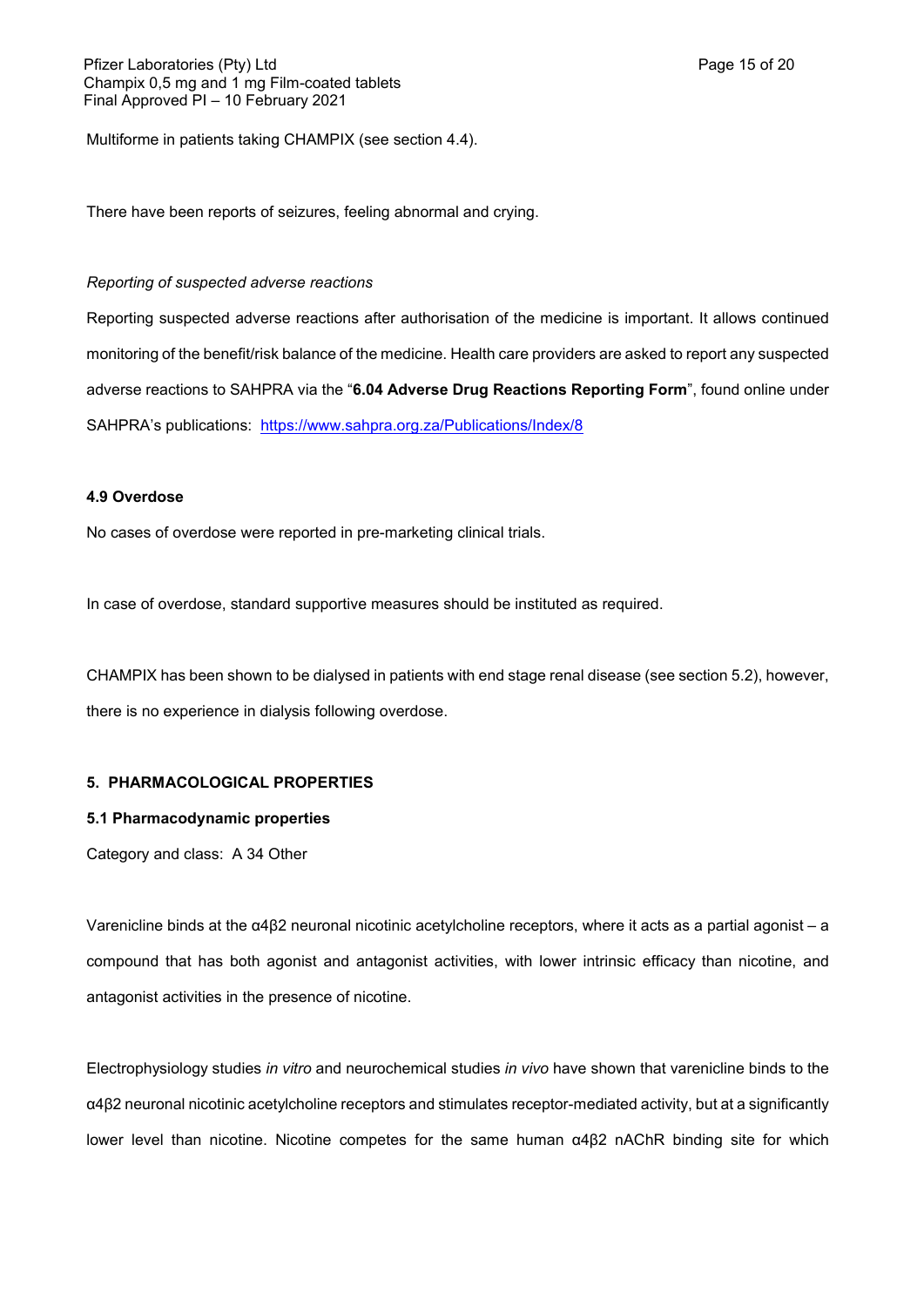### Pfizer Laboratories (Pty) Ltd **Page 16 of 20** Page 16 of 20 Champix 0,5 mg and 1 mg Film-coated tablets Final Approved PI – 10 February 2021

varenicline has higher affinity. Therefore, varenicline can effectively block the ability of nicotine to activate the α4β2 receptor and the mesolimbic dopamine system, the neuronal mechanism underlying reinforcement and reward experienced upon smoking. Varenicline is highly selective and binds more potently to the α4β2 receptor subtype (Ki=0.15 nM) than to other common nicotinic receptors (> 500-fold α3β4, > 3 500-fold α7, > 20 000-fold α1βγδ), (α3β4 Ki=84 nM, α7 Ki=620 nM, α1βγδ Ki=3,400 nM), or to non-nicotinic receptors and transporters ( $> 2000$ -fold), (Ki $> 1 \mu$ M, except to 5-HT3 receptors: Ki=350 nM).

## *Clinical efficacy*

The efficacy of CHAMPIX in smoking cessation was demonstrated in 3 clinical trials involving chronic cigarette smokers (≥ 10 cigarettes per day). Two thousand six hundred nineteen (2619) patients received CHAMPIX 1 mg twice a day (titrated during the first week), 669 patients received bupropion 150 mg twice a day (also titrated) and 684 patients received placebo.

#### **5.2 Pharmacokinetic properties**

#### *Absorption*

Maximum plasma concentrations of varenicline occur typically within  $3 - 4$  hours after oral administration. Following administration of multiple oral doses to healthy volunteers, steady-state conditions were reached within 4 days.

Absorption is virtually complete after oral administration and systemic availability is high.

Oral bioavailability of varenicline is unaffected by food or time-of-day dosing.

#### *Distribution*

Varenicline distributes into tissues, including the brain. Apparent volume of distribution averaged 415 L (% CV= 50) at steady state. Plasma protein binding of varenicline is low ( $\leq$  20 %) and independent of both age and renal function.

#### *Biotransformation*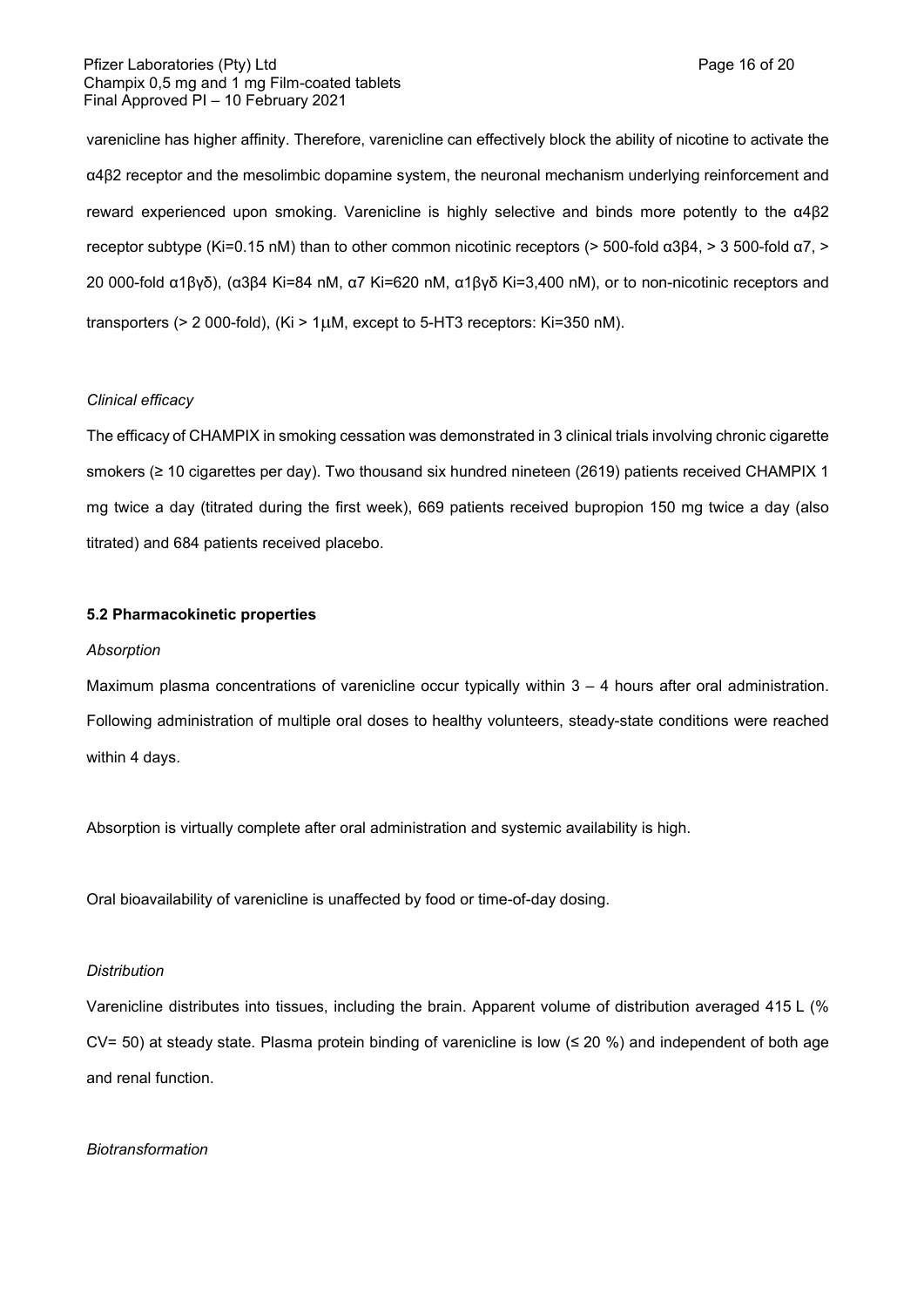### Pfizer Laboratories (Pty) Ltd **Page 17 of 20** Page 17 of 20 Champix 0,5 mg and 1 mg Film-coated tablets Final Approved PI – 10 February 2021

Varenicline undergoes minimal metabolism with 92 % excreted unchanged in the urine and less than 10 % excreted as metabolites. Minor metabolites in urine include varenicline N-carbamoylglucuronide and hydroxyvarenicline. In circulation, varenicline comprises 91 % of medicine-related material. Minor circulating metabolites include varenicline N-carbamoylglucuronide and N-glucosylvarenicline.

#### *Elimination*

The elimination half-life of varenicline is approximately 24 hours. Renal elimination of varenicline is primarily through glomerular filtration along with active tubular secretion via the organic cationic transporter, OCT2 (see section 4.5).

#### *Linearity/Non-linearity*

Varenicline exhibits linear kinetics when given as single (0,1 to 3 mg) or repeated 1 to 3 mg/day doses.

#### *Pharmacokinetics in special patient populations*

There are no clinically meaningful differences in varenicline pharmacokinetics due to age, race, gender, smoking status, or use of concomitant medicines, as demonstrated in specific pharmacokinetic studies and in population pharmacokinetic analyses.

#### *Hepatic impairment*

Due to the absence of significant hepatic metabolism, varenicline pharmacokinetics should be unaffected in patients with hepatic impairment (see section 4.2).

#### *Renal insufficiency*

Varenicline pharmacokinetics were unchanged in subjects with mild renal impairment (estimated creatinine clearance  $>$  50 mL/min and  $\leq$  80 mL/min). In patients with moderate renal impairment (estimated creatinine clearance  $\geq 30$  mL/min and  $\leq 50$  mL/min), varenicline exposure increased 1,5-fold compared with subjects with normal renal function (estimated creatinine clearance > 80 mL/min). In subjects with severe renal impairment (estimated creatinine clearance < 30 mL/min), varenicline exposure was increased 2,1-fold. In subjects with end-stage-renal disease (ESRD), varenicline was removed by haemodialysis. No dosing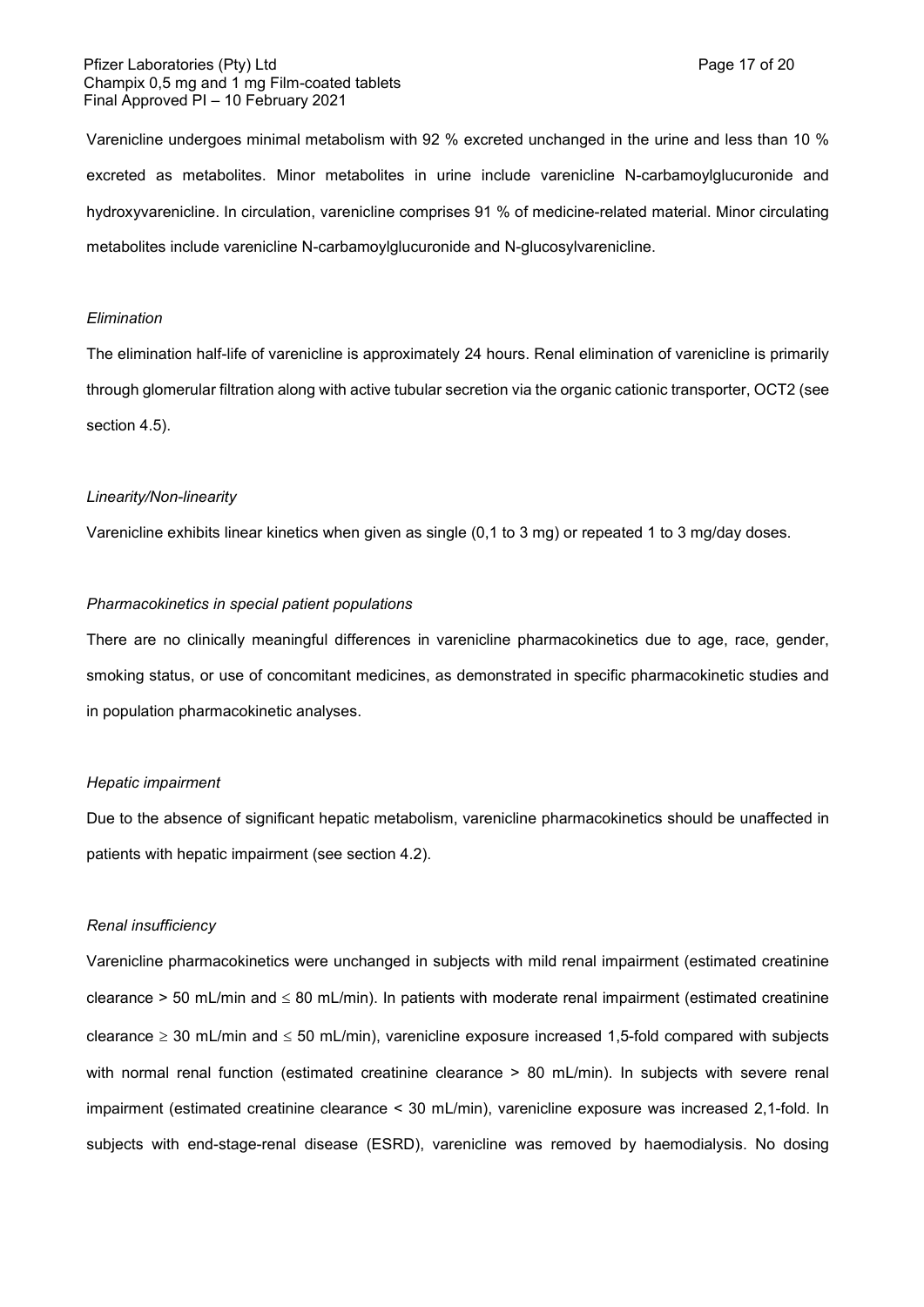adjustment is necessary for patients with mild to moderate renal impairment and a reduced dosing frequency of 1 mg once daily is recommended for patients with severe renal impairment (see section 4.2). Dosing should begin at 0,5 mg once daily for the first 3 days, and then increased to 1 mg once daily.

## *Elderly*

No dosage adjustment is necessary for elderly patients (see section 4.2). A combined single and multipledose pharmacokinetic study demonstrated that the pharmacokinetics of 1 mg varenicline given once or twice daily to 16 healthy elderly male and female smokers (aged 65 – 75 yrs) for 7 consecutive days was similar to that of younger subjects. For elderly patients with reduced renal function please refer to section 4.2.

## **Paediatric population**

Because the safety and effectiveness of varenicline in paediatric patients have not been established, varenicline is not recommended for use in patients under 18 years of age (see section 4.2).

## **6. PHARMACEUTICAL PARTICULARS**

## **6.1 List of excipients**

*Tablet core* Calcium hydrogen phosphate anhydrous Croscarmellose sodium Magnesium stearate Microcrystalline cellulose Colloidal anhydrous silica *Film coating* Glycerol triacetate

Hypromellose

Indigo carmine aluminium lake E132

Macrogols

Titanium dioxide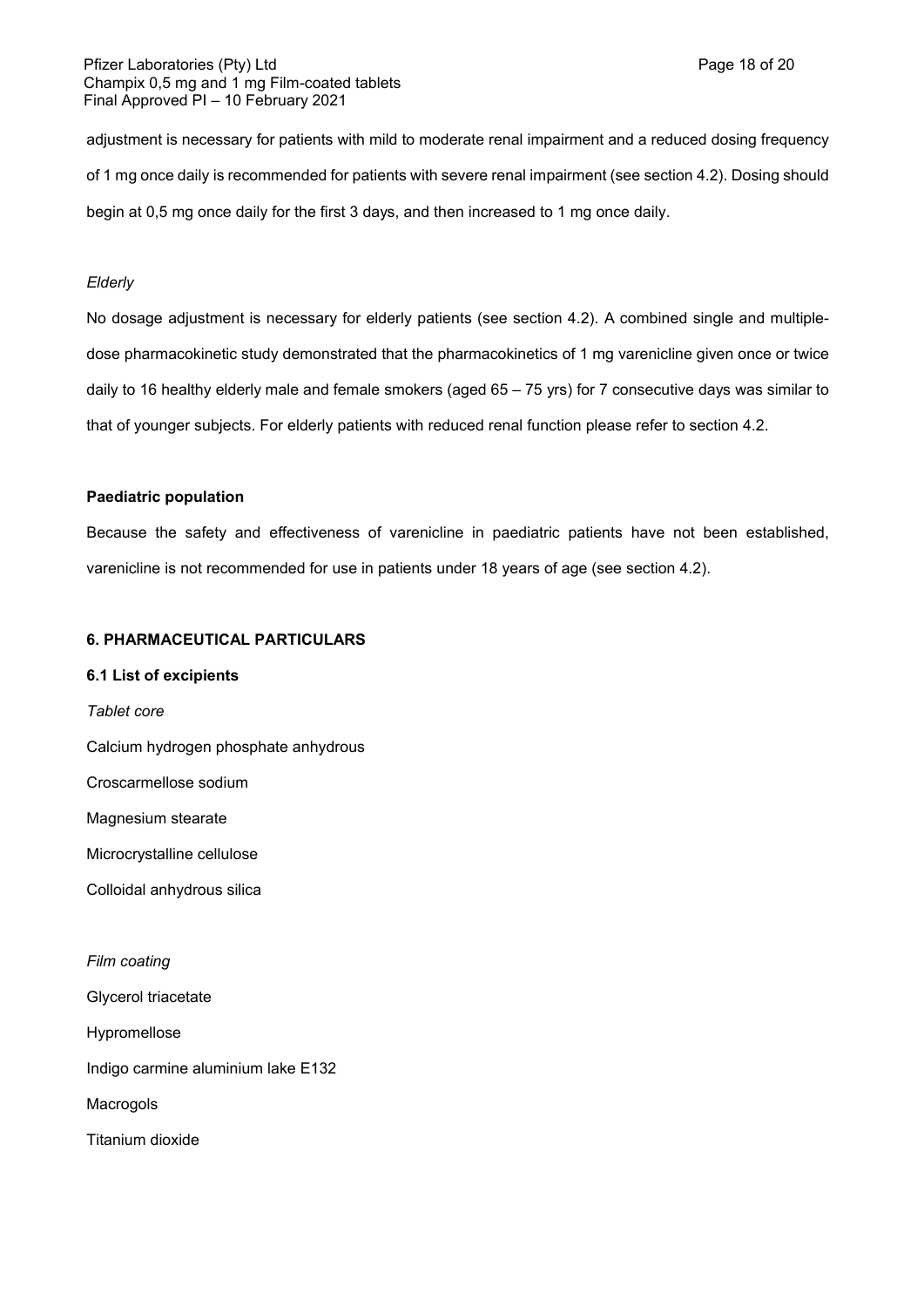### **6.2 Incompatibilities**

Not applicable.

## **6.3 Shelf life**

36 months.

#### **6.4 Special precautions for storage**

Store at room temperature, at or below 25 °C.

### **6.5 Nature and contents of container**

Starter (initial dosing) pack containing 2 clear Aclar-PVC/Aluminium or PVC/Aluminium blisters: one blister of 11 x CHAMPIX 0,5 mg film-coated tablets and one blister of 14 x CHAMPIX 1 mg film-coated tablets in a carton.

Starter (initial dosing) pack containing 4 clear Aclar-PVC/Aluminium or PVC/Aluminium blisters: one blister of 11 x CHAMPIX 0,5 mg film-coated tablets and three blisters of 14 x CHAMPIX 1 mg film-coated tablets in a carton.

Follow-on (maintenance) pack containing 2 or 4 clear Aclar-PVC/Aluminium or PVC/Aluminium blisters of 14 x CHAMPIX 1 mg film-coated tablets in a carton.

Not all pack sizes may be marketed.

# **7. HOLDER OF CERTIFICATE OF REGISTRATION:**

Pfizer Laboratories (Pty) Ltd 85 Bute Lane Sandton 2196 South Africa